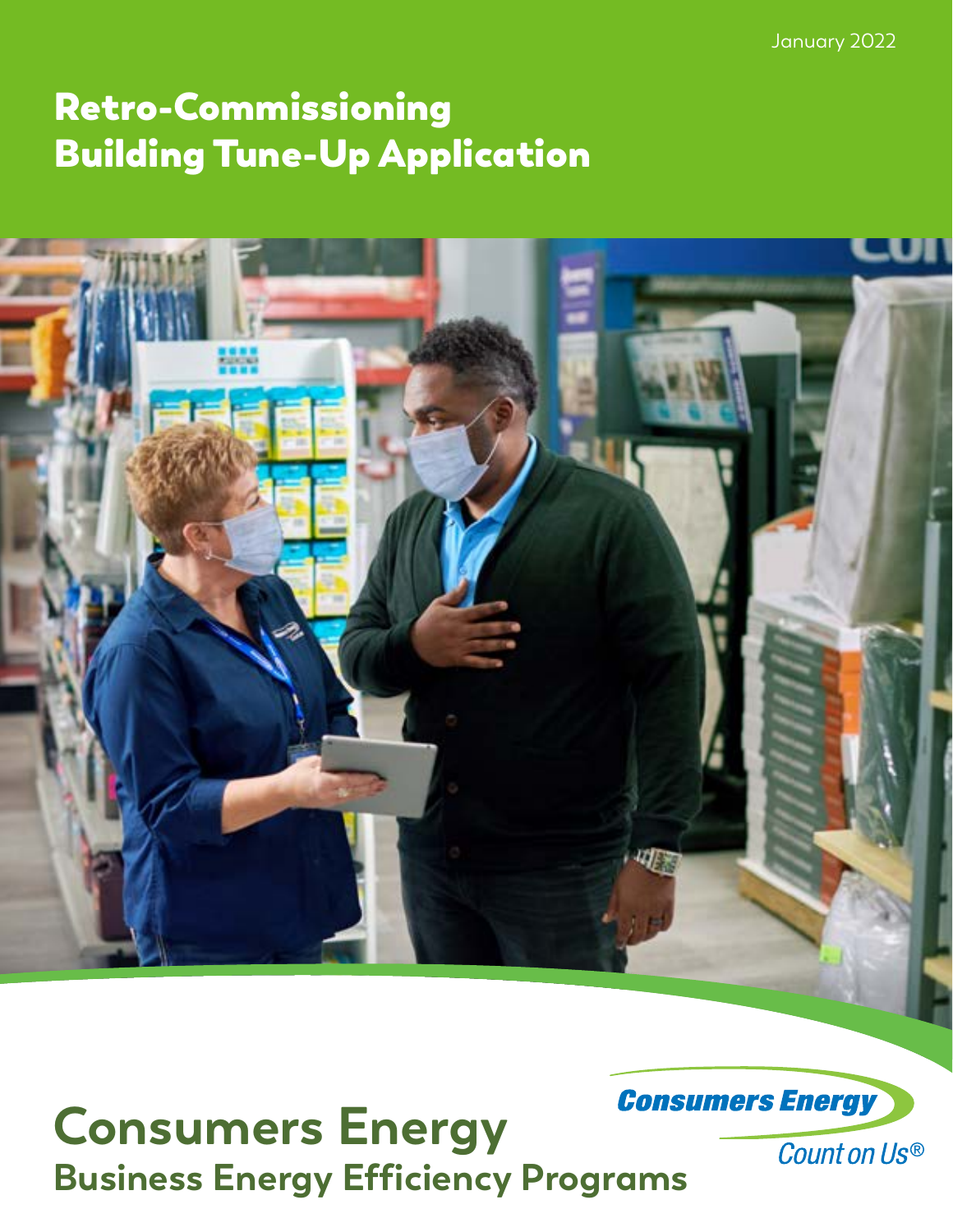Apply for the Building Tune-Up Retro-Commissioning (RCx) Service from Consumers Energy and let experts assess your facility's energy use and show you operational changes that can have a big impact on your bottom line.

# What is Retro-Commissioning (RCx)?

Retro-Commissioning saves energy and money by reacting to weather and occupancy conditions. With the Building Tune-Up RCx Service, we optimize the operations of your building to run in the most efficient manner for the conditions.

# How much could I save?

The Building Tune-Up RCx Service is a targeted operations and maintenance (O&M) based efficiency service. Operations and maintenance based investigations have routinely delivered paybacks for customers in 18 months or less and savings of 5-15% or more. The majority of the recommendations made after the assessment are modifications to existing control systems and do not require significant capital investment.

# Does my facility qualify?

If you answer "yes" to all of these questions your facility is eligible:

- Do you purchase your electric or both electric and natural gas service from Consumers Energy?
- $\cdot$  Does your facility have less than 150,000ft<sup>2</sup> of conditioned (heated and cooled) space and/or does your facility meet one or both of the following use criteria?
	- Between 400 MWh and 1,600 MWh of annual electric use. • If applicable, between 6,000 and 30,000 Mcf of annual natural gas use.
- Is your facility free of major maintenance issues?
- Do you intend to operate the current building systems for the next five (5) years without major upgrades?
- Are you willing to commit resources to conduct, study and implement findings?

# **Directions**

Please save a copy of this form to your computer by selecting "File>Save As..." before entering text and numbers. Then fill in your information electronically and select "Save." Note that this form requires Adobe Reader® version 11.0 to function properly. Download the most recent version of Adobe Reader® at Get.Adobe.com/reader.



Work with your Energy Advisor to schedule a time for a walk through. B

- **• Option 1 Find and Fix method (preferred):** Coordinate with your Trade Ally or contractor to be present during the walk through to implement improvements same day.
- **• Option 2 Traditional method:** Coordinate a time for your facility assessment and then work through implementation with your contractor after the report with recommendations has been provided.
- About this Application **Review the completed Investigation Report with** your Energy Advisor and select improvements for implementation. C
	- Implement improvements within eight weeks of receiving the Investigation Report.

# Application Checklist

# $\Box$  Eligibility

Eligible customers must be served by Consumers Energy electric or both electric and natural gas services. Eligible facilities must meet size and use criteria (see previous column).

# $\Box$  Submit Application

Email, mail or fax a completed copy of the application including all required documentation. Please sign page 8 of this application. Customer applications will be followed up with a telephone interview to verify eligibility for the service.

# $\Box$  Facility Assessment and Planning

Customers will coordinate with the Consumers Energy Business Energy Efficiency Programs team to provide access to building equipment and systems as well as answer questions on facility equipment and operation during the site assessment.

- **• Option 1 Find and Fix method (preferred):** Coordinate with your Trade Ally or contractor to be present during the facility assessment to implement improvements same day. This results in a faster overall process to achieve energy savings and earn your rebate.
- **• Option 2 Traditional method:** Coordinate a time for your facility assessment and then, once the report with recommendations has been provided, work with your contractor to implement selected improvements.

# $\Box$  Implementation

Install your selected no/low cost efficiency improvement(s). Collect project documentation for submittal. Additional incentives may be available for work completed beyond the implementation requirements. Service staff will help you determine what may also be available.

# □ Project Completion

Submit the final application to service staff via mail, email or fax. Service staff will schedule a final verification meeting to verify implementation and compliance with the service.

# $\Box$  Submit Application by <u>one</u> of these methods:

**Mail:** Consumers Energy Business Energy Efficiency Programs P.O. Box 1040 Okemos, MI, 48805 **Fax:** 877-607-0738 **Email:** Retro-Commissioning@cmsenergy.com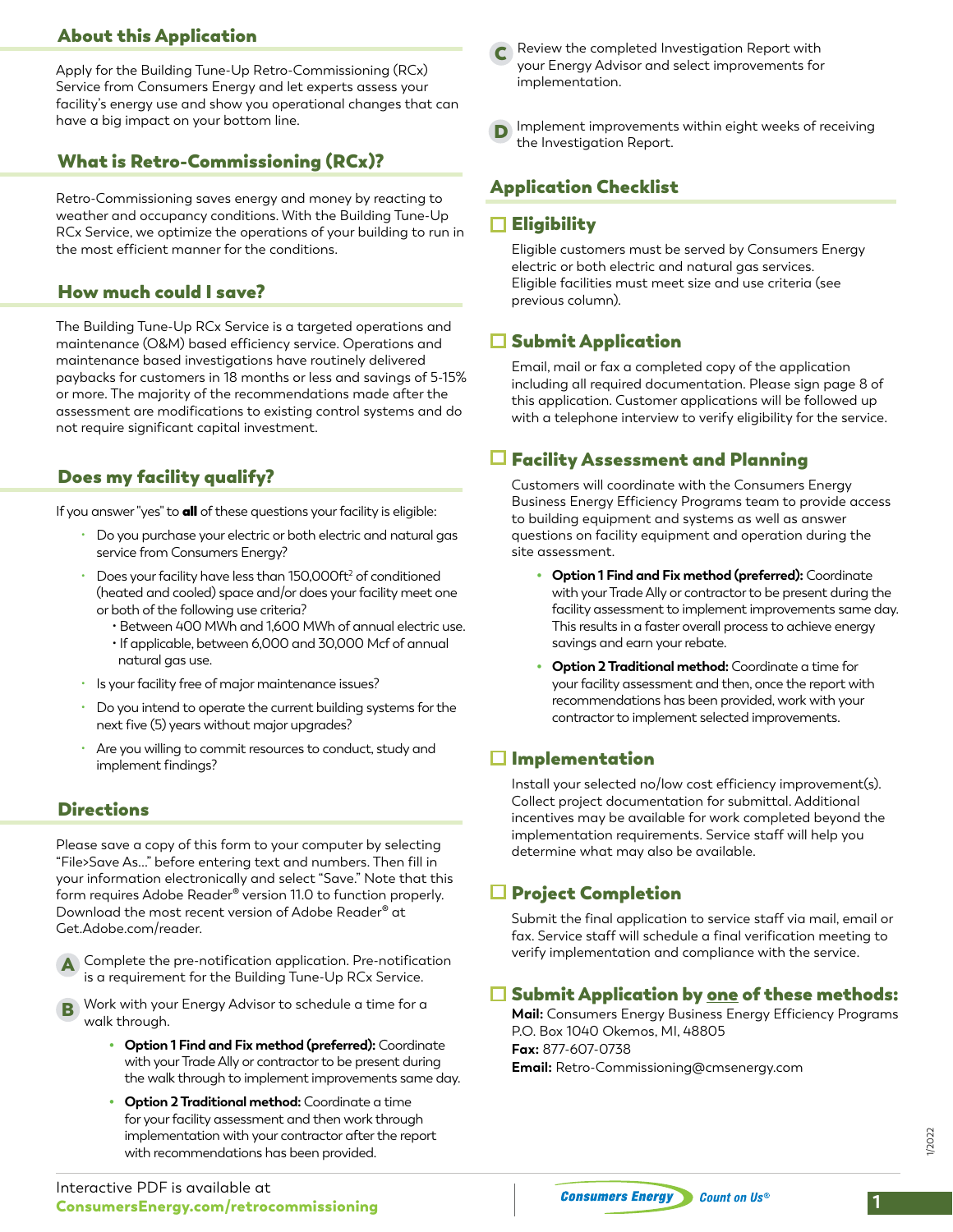# Available Incentives

- The Building Tune-Up RCx is a "service-incentive". This means the Retro-Commissioning based service is an incentive to the customer and is fully funded by Consumers Energy Business Energy Efficiency Programs for sites approved to participate. The Building Tune-Up RCx Service is available to qualified commercial and industrial customers of Consumers Energy with at least one meter that is on an eligible rate for participation. This service is not available to Consumers Energy business customers and/or sites that are participating in a self-directed option for the current program year. The goal of this service is to help customers identify and implement opportunities that have a simple payback of 18 months or less to improve the efficiency of major energy-using systems and reduce energy costs without adversely affecting facility or system operations. Qualified measures must be installed at facilities served by Consumers Energy and projects must result in a measurable improvement in energy efficiency. The maximum service incentive payment from the Building Tune-Up RCx Service is \$50,000 across all facilities per customer. Each study is fully covered by Consumers Energy.
- The customer understands that the Building Tune-Up RCx Service has limited funding and that customers will be served until allocated funds are depleted. If funds are available, the incentive for this project will be reserved once this completed agreement has been received by the Consumers Energy Business Energy Efficiency Programs Team. This service may be modified or terminated without notice.
- Rebates can be reassigned to your Trade Ally if desired.
- **• Customer Agreement:** Implement recommended low cost/no cost improvements with less than a year payback as agreed upon between you and your Energy Advisor.

# Program Year Incentive Limits

The amount of incentives a customer can receive is limited. A facility is defined as a single customer who is responsible for paying the Consumers Energy electricity or both electricity and natural gas bills. A customer is defined as the organization under which the company (or companies) is owned or operated, regardless of who is responsible for paying the bill. The facility must have a commercial or industrial rate code. The program has a limited annual budget. Applications will be processed until allocated funds are reserved or spent each program year.

| <b>Study Incentives</b>                                                | 100% of the total cost is covered by Consumers Energy.                                                                                   |
|------------------------------------------------------------------------|------------------------------------------------------------------------------------------------------------------------------------------|
| <b>Customer Agreement</b>                                              | Implement recommended low cost/no cost improvements with less than a year<br>payback as agreed upon between you and your Energy Advisor. |
| <b>Verified Saving Incentives</b>                                      | \$6.00/Mcf and \$0.05/kWh (up to 100% of suggested improvements).                                                                        |
| <b>Retro-Commissioning Facility Verified</b><br><b>Incentive Limit</b> | \$10,000 per facility per year.                                                                                                          |
| Retro-Commissioning Customer Verified<br>Incentive Limit               | \$50,000 per customer per year.                                                                                                          |

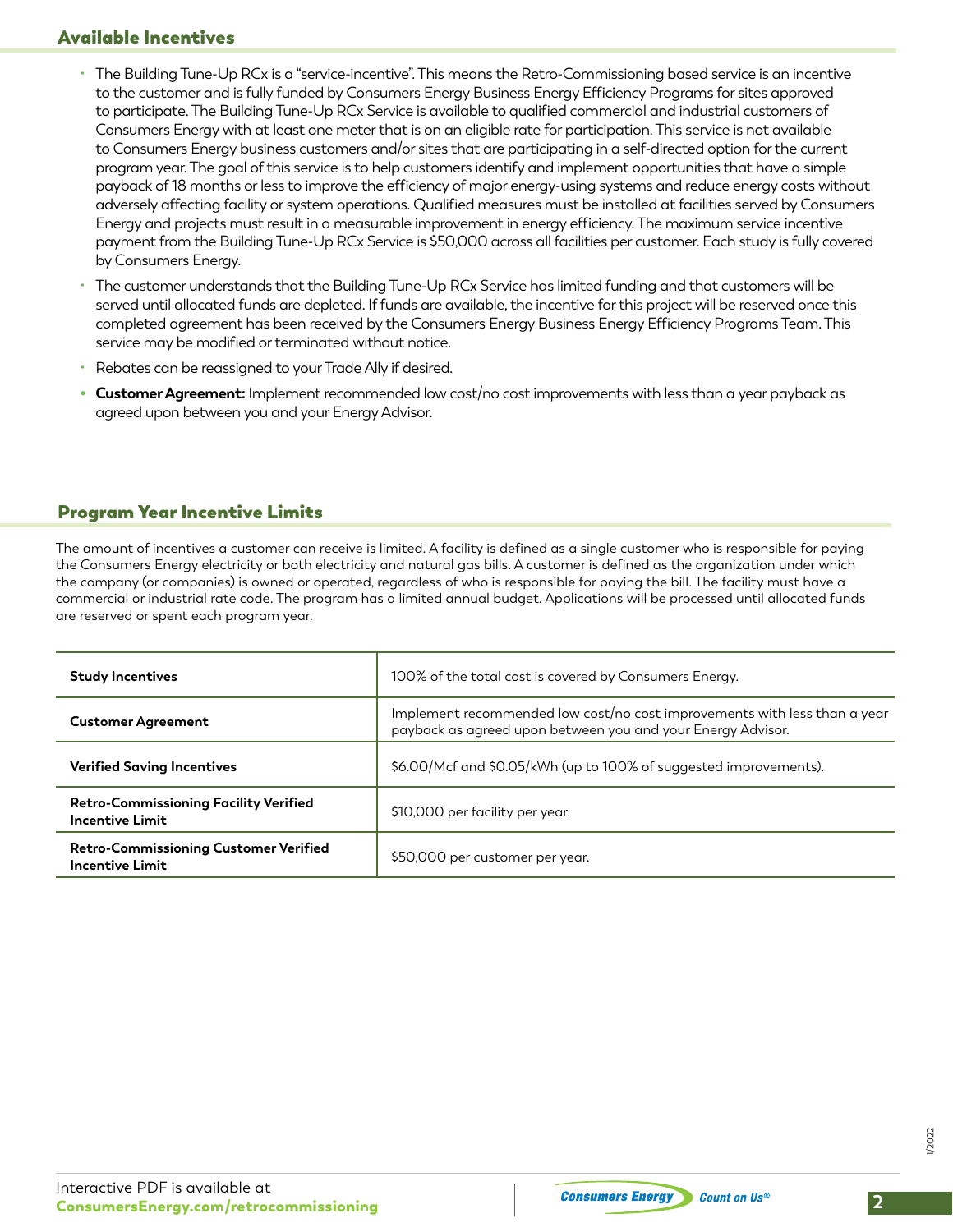# Applicant Information

Referred by:

**Important:** Please read the terms and conditions before signing and submitting this application. You must complete all information and provide required documentation to avoid processing delays.

| <b>Primary Business Type</b>                                                                                                                                                                            |                                                                                           |                                                             |                                                                                                           |                                                                             |                                                            |
|---------------------------------------------------------------------------------------------------------------------------------------------------------------------------------------------------------|-------------------------------------------------------------------------------------------|-------------------------------------------------------------|-----------------------------------------------------------------------------------------------------------|-----------------------------------------------------------------------------|------------------------------------------------------------|
| Agriculture<br>Auto Repair<br>Biotech<br>Convenience Store<br>Grocery                                                                                                                                   | Heavy Industrial<br>Light Industrial<br>High School<br>School (K-8)<br>University/College | Hotel<br>Motel<br>Large Office<br>Small Office<br>Religious | Big Box Retail<br>Small Retail<br><b>Full Service Restaurant</b><br>Quick Service Restaurant<br>Warehouse |                                                                             | Facility Size (Area)<br>ft <sup>2</sup><br>Age of Facility |
| Data<br>Hospital<br><b>Natural Gas Provider</b>                                                                                                                                                         |                                                                                           | Public Assembly                                             | Other_<br><b>Electricity Provider</b>                                                                     |                                                                             |                                                            |
| <b>Consumers Energy</b>                                                                                                                                                                                 |                                                                                           |                                                             | <b>Consumers Energy</b>                                                                                   |                                                                             |                                                            |
| <b>DTE Energy</b><br>Other_                                                                                                                                                                             |                                                                                           |                                                             | <b>DTE</b> Energy<br>Other_                                                                               |                                                                             |                                                            |
| <b>Project Information</b>                                                                                                                                                                              |                                                                                           |                                                             |                                                                                                           |                                                                             |                                                            |
| Name of Applicant's Business<br>(as it appears on taxpayer ID#)                                                                                                                                         |                                                                                           |                                                             |                                                                                                           |                                                                             |                                                            |
| DBA (if applicable)                                                                                                                                                                                     |                                                                                           |                                                             |                                                                                                           |                                                                             |                                                            |
| Project Name (if applicable)                                                                                                                                                                            |                                                                                           |                                                             |                                                                                                           |                                                                             |                                                            |
| Company Name (as it appears on Consumers Energy bill)                                                                                                                                                   |                                                                                           |                                                             |                                                                                                           |                                                                             |                                                            |
| Name of Contact Person                                                                                                                                                                                  |                                                                                           | Title                                                       |                                                                                                           |                                                                             |                                                            |
| Contact Phone                                                                                                                                                                                           |                                                                                           |                                                             | <b>Contact Email</b>                                                                                      |                                                                             |                                                            |
| <b>Facility Address</b>                                                                                                                                                                                 |                                                                                           |                                                             |                                                                                                           |                                                                             |                                                            |
| City                                                                                                                                                                                                    |                                                                                           | State                                                       |                                                                                                           | <b>ZIP</b>                                                                  |                                                            |
| <b>Mailing Address</b>                                                                                                                                                                                  |                                                                                           |                                                             |                                                                                                           |                                                                             |                                                            |
| City                                                                                                                                                                                                    |                                                                                           |                                                             | State                                                                                                     | <b>ZIP</b>                                                                  |                                                            |
| <b>Consumers Energy Natural Gas Account Number (at Project Location)</b>                                                                                                                                |                                                                                           |                                                             |                                                                                                           |                                                                             |                                                            |
| <b>Consumers Energy Electric Account Number (at Project Location)</b>                                                                                                                                   |                                                                                           |                                                             |                                                                                                           |                                                                             |                                                            |
| <b>Equipment Control</b>                                                                                                                                                                                |                                                                                           |                                                             |                                                                                                           |                                                                             |                                                            |
| Please indicate the level of access and capability the chief facility engineer, staff and/or controls contractor have to interact<br>with the facility's energy management control system (select one): |                                                                                           |                                                             |                                                                                                           |                                                                             |                                                            |
| None                                                                                                                                                                                                    |                                                                                           | Some (e.g., able to adjust set<br>points and schedules)     |                                                                                                           | $\Box$ Full (e.g., able to modify control logic<br>and trend facility data) |                                                            |
| <b>Customer Tax Information (Required for all applications)</b>                                                                                                                                         |                                                                                           |                                                             |                                                                                                           |                                                                             |                                                            |
| <b>Tax Status</b> :<br>Individual/Sole proprietor<br>single-member LLC                                                                                                                                  |                                                                                           | C Corporation<br>S Corporation                              | Partnership<br>Trust/estate                                                                               | LLC Enter Tax Classification<br>Other                                       |                                                            |
| Tax ID Number: Please provide your EIN/Federal Tax ID below.                                                                                                                                            |                                                                                           |                                                             | <b>Exemptions:</b>                                                                                        |                                                                             |                                                            |
| EIN/Federal Tax ID                                                                                                                                                                                      |                                                                                           |                                                             | Payee Code                                                                                                | <b>FATCA Code</b>                                                           |                                                            |
| *W-9 must be provided for payee with application.                                                                                                                                                       |                                                                                           |                                                             |                                                                                                           |                                                                             |                                                            |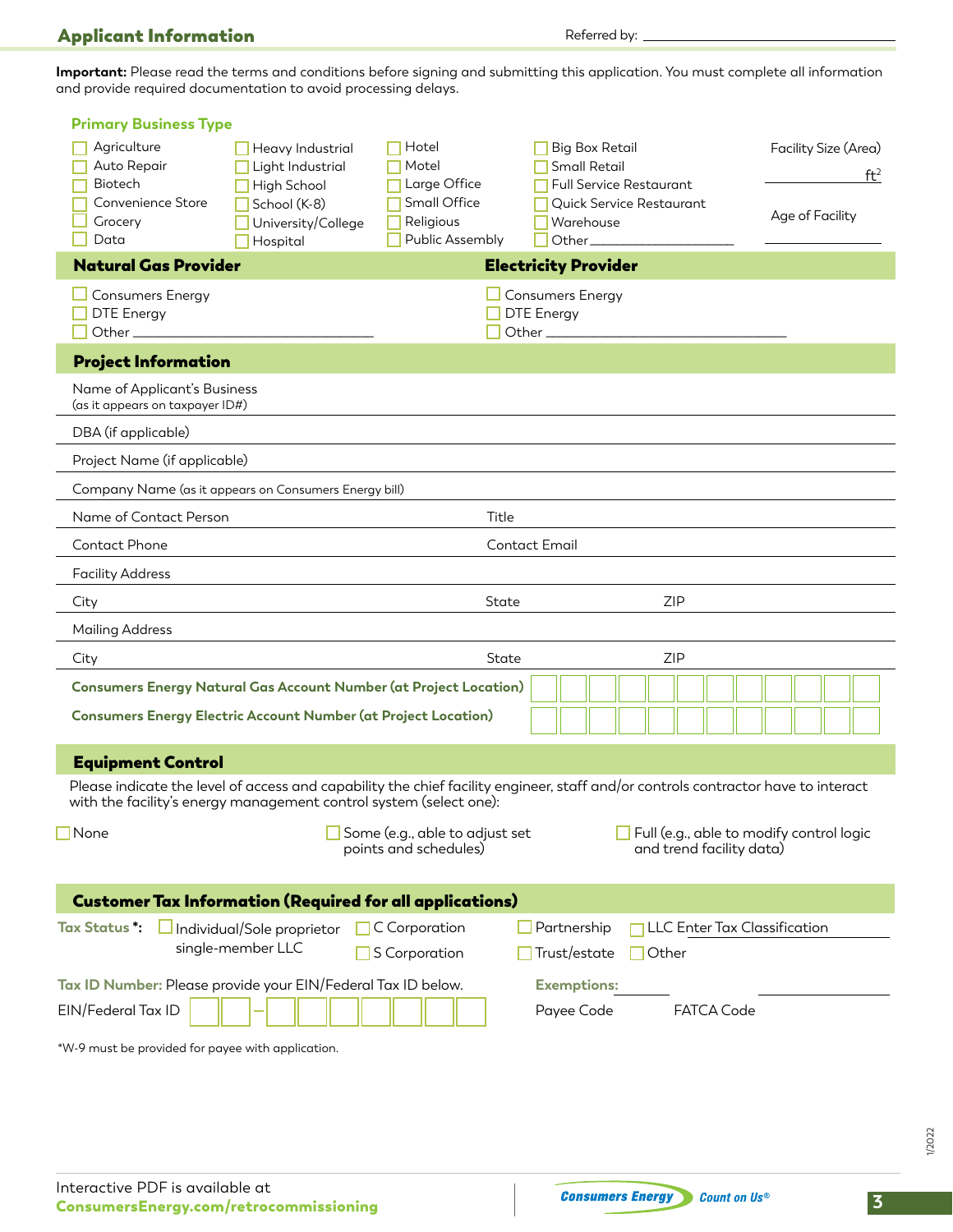#### **Skip This Section If Rebate Check Will Be Made Payable To Customer**

I authorize the payment of the incentive to the third party named below, and I understand that I will not be receiving the incentive payment. I also understand that my release of the payment to a third party does not exempt me from the program requirements outlined in the Incentive Catalog, Final Application Agreement and Terms and Conditions.

| <b>Customer Name</b>                                                    | Signature            |                     | Date                                 |
|-------------------------------------------------------------------------|----------------------|---------------------|--------------------------------------|
| Check should be made payable to:<br>Individual/Company Name*            |                      |                     | Phone                                |
| <b>Mailing Address</b>                                                  |                      |                     |                                      |
| City                                                                    |                      | State               | <b>ZIP</b>                           |
| Individual/Sole proprietor<br><b>Tax Status**:</b><br>single-member LLC | $\Box$ C Corporation | $\Box$ Partnership  | $\Box$ LLC Enter Tax Classification. |
|                                                                         | S Corporation        | $\Box$ Trust/Estate | Other ___________                    |
| Tax ID Number Please provide your EIN/Federal Tax ID below.             |                      |                     |                                      |
| EIN/Federal Tax ID                                                      |                      |                     |                                      |
| <b>Exemptions</b>                                                       |                      |                     |                                      |
| Payee Code ______________ FATCA Code __________                         |                      |                     |                                      |

\* Company name as it appears on your W-9.

\* \* W-9 must be provided for payee with application.

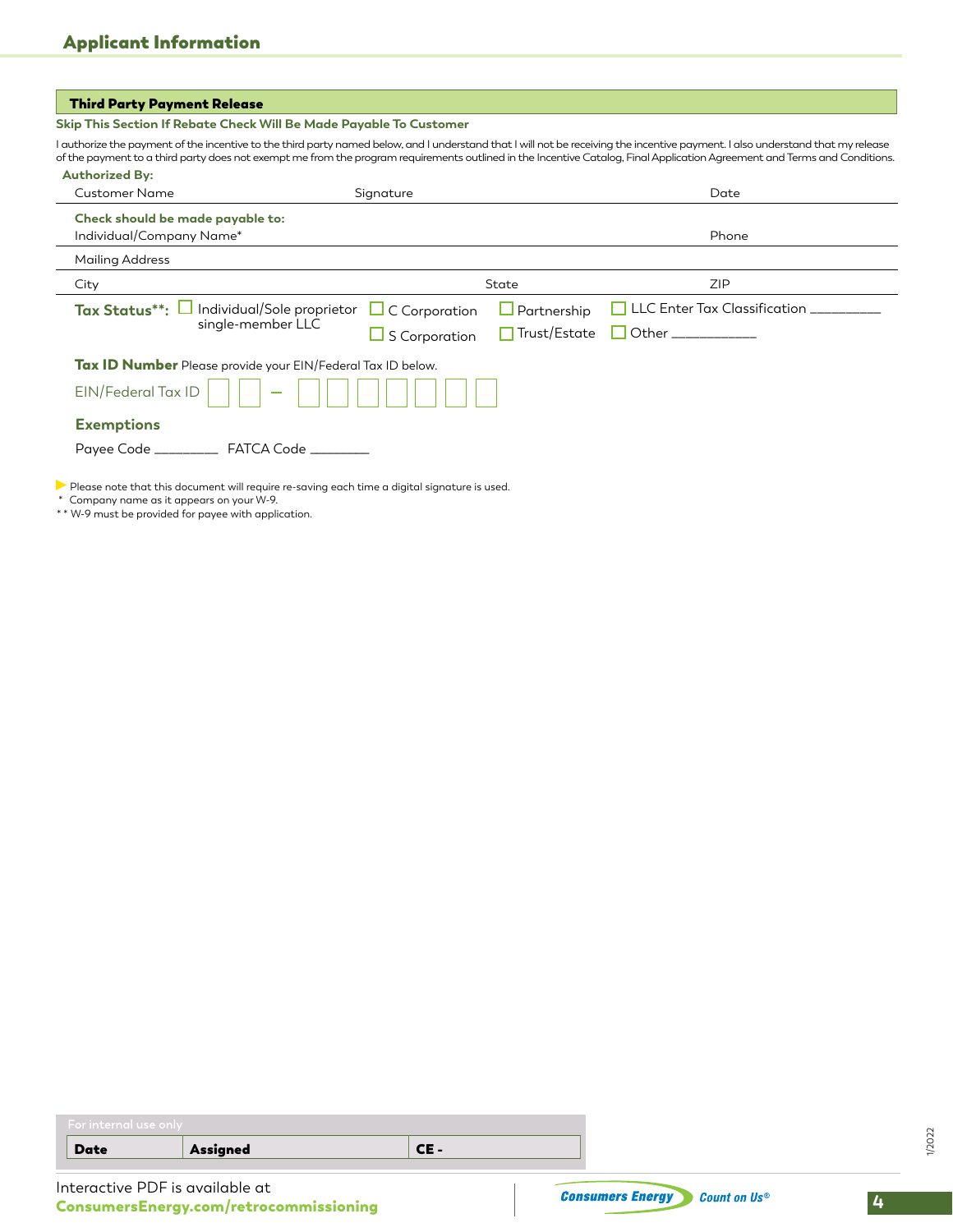# Service Agreement: Terms and Conditions

Consumers Energy Business Energy Efficiency Programs (Utility) or Retro-Commissioning (RCx) Team makes available a Building Tune-Up RCx Service that offers service incentives to eligible Utility customers who agree to implement recommended electric or both electric and natural gas improvements at the customer facility listed above (Facility). This Building Tune-Up Application and Customer Agreement (Agreement) by and between Consumers Energy Business Energy Efficiency Programs (Utility) and customer (Customer), whose signature is below, sets out the terms governing Customer's participation in the Service. The Agreement must be signed by Customer and returned to Consumers Energy within 30 days of signing to be considered for the Service.

#### **The parties agree as follows:**

#### **Definitions**

The following terms used in this Agreement are defined as follows:

- 1. "Customer Selection Form" or "CSF" is the document maintained by the Utility team which summarizes the selected improvements and their potential savings, and the required improvements to be implemented. The actual savings may vary if the scope of work changes. The CSF shall be signed by the Customer and then returned to Utility within 30 days from the date of the CSF being delivered to the customer. The Customer will have an opportunity to approve any changes to the CSF after informing the Utility via a "Change Order."
- 2. "Measurement and Verification (M&V)" means the process of monitoring, measuring and/or verifying data related to equipment operation and electrical and/or natural gas energy use. M&V may be performed with either temporarily or permanently installed data logging equipment. M&V results are subject to Utility approval.
- 3. "Customer Agreement" is the commitment the Customer will make to review the low cost/no cost recommendations with their Energy Advisor and select improvement(s) for implementation.
- 4. "Improvement Bundle" is the selection of Recommended Improvements chosen by Customer and Utility for implementation and documented in the Customer Selection Form.
- 5. "Recommended Improvement Costs" are estimated market costs (net of any discounts, rebates, incentives, or other consideration that reduces costs) for Customer to purchase and implement improvements at Customer's Facility. The Improvement Costs will be stipulated in the Customer Selection Form.
- 6. "Required Implementation Date" is the date by which the Customer must complete the Minimum Customer Implementation Commitment and is defined as 8 weeks (with approved exceptions) from the delivery date of the signed Customer Selection Form to the Utility.
- 7. "Retro-Commissioning Study" or "Study" is a systematic evaluation of a customer's facility completed by the Utility to assist customers in identifying opportunities to improve the efficiency of major energy-using systems and reduce energy costs without adversely affecting facility or system operations. The Study includes investigating, identifying and recommending improvements at the Customer's facility.

Customer understands that in order to receive the incentive service, the Study must be completed by Utility team.

8. "Study Cost" is the time and material costs for Utility to complete the Study at the Facility. Study Cost will be covered at 100% by Consumers Energy.

#### **Service administrator**

The Utility will administer the Service. Responsibilities include, but not limited to, such activities as:

- Service administration.
- Marketing and project development.
- Review, processing and approval of customer applications.
- Conducting of pre- and post-installation inspections including measurement and verification activities.
- Issuing incentive payments to Retro-Commissioning Providers.

#### **Customer eligibility**

The Customer represents and warrants that it is an existing delivery services customer of Utility at the Facility. The parties agree that Customer may take natural gas from a company other than Utility as long as Customer is obtaining delivery of electric service from Utility. Customer meets (or is excepted from) use, size, controls system requirements for the Service.

#### **Building Tune-Up RCx Provider**

Consumers Energy will be the RCx Provider and is solely responsible for the Study performed under this Agreement. Provider's responsibilities include:

- Review applications and ensure Customer eligibility.
- Conduct and submit study to Customer in a timely basis.
- Assist Customer with implementation of facility improvement measures.
- Assist in submitting required forms and documentation at project implementation completion (including but not limited to reports, calculations and implementation plans, upon request).
- Verify all measures were implemented properly.
- Issue final incentive payout once measures are verified.
- Resolving Customer questions or complaints within two business days.

#### **Service incentive**

Customers who comply with the Customer Agreement qualify to receive the Study at no cost. The Customer understands that in order to receive the Incentive, the Study must be completed by Utility. Utility team will deliver to the Customer a CSF identifying the improvements available for implementation at the Facility. The Retro-Commissioning Service reserves the right to modify these rules as it sees necessary. Service rules in place at the time that the Customer signs Service Agreement will apply to that specific project.

Payment of incentives is strictly subject to completion and verification of work in accordance with the Retro-Commissioning Service rules. The Service shall conduct a post inspection of all completed projects.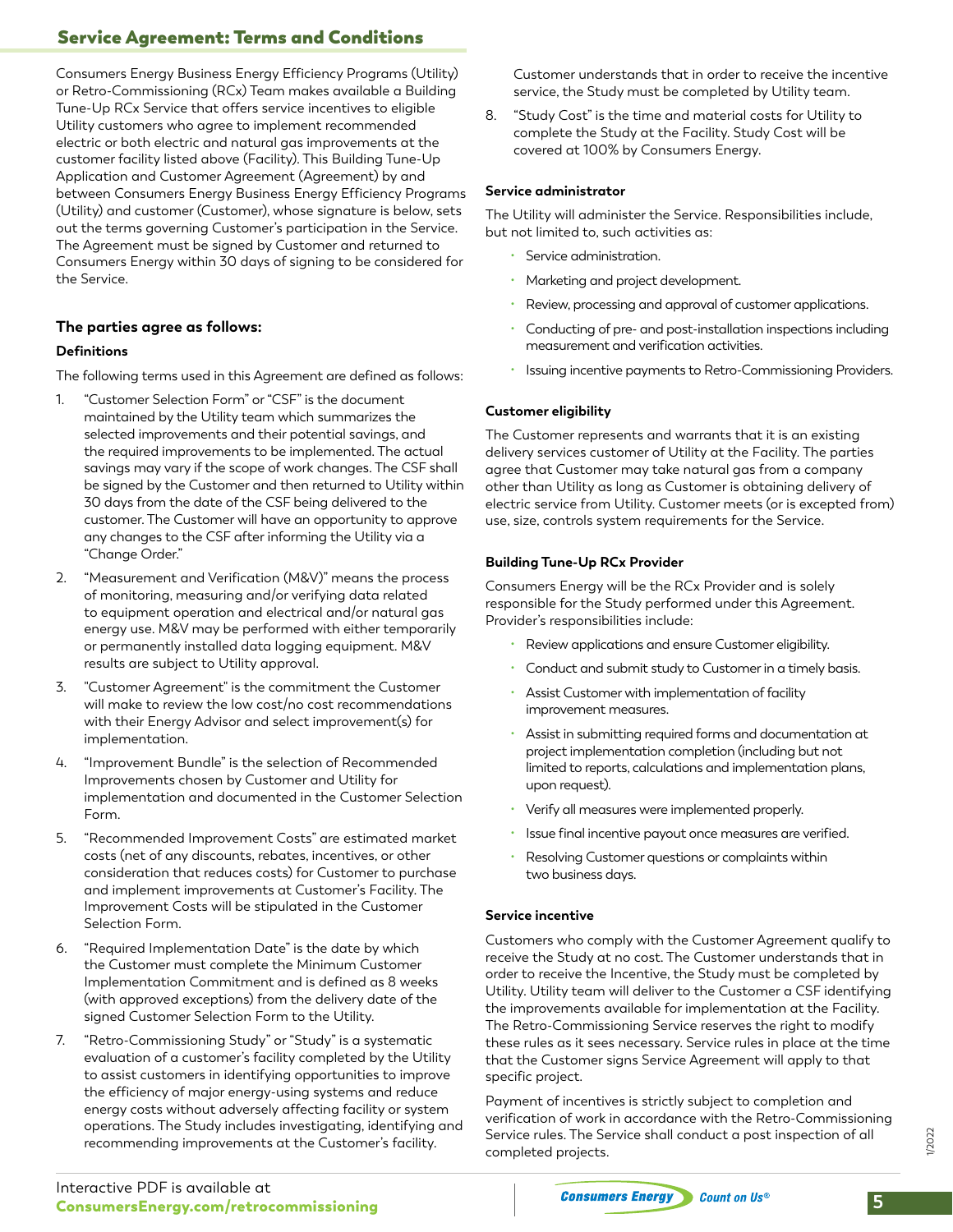#### **Project inspections**

To confirm eligibility and support identification, implementation of improvements and M&V, Customer shall provide:

- All requested Customer information including, but not limited to, account information, energy use data, relevant building systems documentation, contact information for Customer's existing service contractors whose knowledge or activities could support implementation and other relevant information for the completion of services under this Agreement.
- Assistance with the reporting and collection of information pertaining to the operation of the Facility and time for Facility personnel to interface with the Utility and Provider to assist with data collection from building systems. The Customer understands that monitoring devices or equipment may be installed temporarily at its facility as part of the Study and/or as part of Service evaluation after implementation.
- Access to the Facility throughout all phases of the project and for up to five (5) years from the date of equipment installation.

#### **Minimum customer implementation commitment**

The Customer shall implement improvements no later than the Required Implementation Date.

The Customer has sole discretion, with guidance from the Utility, as to which improvements are selected. Upon completion of the CSF Bundle, Customer shall provide Utility with written (email is sufficient) notification stating that the CSF Bundle is implemented and operational. The Customer acknowledges that the Customer is responsible for separately arranging and paying for the implementation of CSF Bundle. To the extent that the Utility determines (in its sole and reasonable discretion) that the Customer failed to fulfill their agreement, the Customer shall pay the Utility the expended Study Cost identified in the Application section of this Agreement within 60 days of written notice from the Utility. The Customer may be required to refund some or all of the Incentive if the measures do not remain (or were not) installed for a period of five (5) years or the end of the product life, whichever is less.

#### **Agreement term**

The term of this Agreement shall not exceed twelve (12) months without written exception agreement of all Parties. It is anticipated that the project shall last approximately six (6) months. However, Customer shall have the right to terminate this Agreement at any time up until the time of proposal acceptance.

#### **Customer information**

The Customer authorizes Utility to provide applicable Customer data necessary for providing the service and support, including Utility account information and energy use data and other personally-identifiable information ("PII"), to the Service Administrator and Provider. Utility, and subcontractors shall only utilize such Customer data for providing services related to this Agreement to the Customer and all parties shall not disclose Customer data to any outside organization without the Customer's consent.

However, Customer understands that the Utility may disclose such information to its attorneys or be required to disclose Customer data in connection with law enforcement, fraud prevention, regulation and other legal action; in those cases, the Utility and its subcontractors will comply with all legal requirements of the jurisdiction of the individual whose Customer data would be disclosed before making such disclosure.

**Accordingly, customer hereby releases, holds harmless and discharges utility, its agents, officers, directors, shareholders, employees, contractors, affiliates, successors in interest and assigns from and against any and all claims of whatever nature arising in connection with or associated with the sharing of customer bill or any other utility data.**

Utility reserves the right to associate with customer's business and include Customer's participation in the Service for promotion and advertising purposes however, specific project details will not be released without prior consent. Customer may opt out of such publication or any recognition in writing provided to Utility.

#### **Energy benefits**

The Customer acknowledges that Federal Energy Regulatory Commission (FERC) Order issued on June 1, 2012, at Docket No. ER11-4081- 000 ("FERC Order") approves of the inclusion of energy efficiency resources as planning resources in a utility's resource adequacy plan (all italicized terms as defined in the FERC Order). Accordingly, Customer and Utility agree that all such rights afforded with respect to energy efficiency resources, including but not limited to the right to identify them as a planning resource so as to include them in a resource adequacy plan, shall inure exclusively and fully to Utility. Customer agrees that it will not claim ownership in such energy efficiency resources for purposes of identifying them as a planning resource in accord with the FERC Order or include them in a resource adequacy plan.

#### **Fraud**

The Customer represents and warrants that it is eligible and authorized to participate in the Service and that Customer's participation in the Service will not result in the violation or breach by Customer of law, Customer's contractual obligations, or other duties to or rights of any third party. Any person who knowingly files an application containing any materially false information or who purposely or misleadingly conceals information subjects such person to criminal and civil penalties. Any and all funds or incentives determined to have been acquired on the basis of inaccurate or fraudulent information must be returned to the payer. Any Customer found to be engaged in any fraudulent activity or misrepresentation of any kind will be removed from the Service. This section will not limit other remedies that may be available in response to the filing of a false or fraudulent application, including, but not limited to, referral to law enforcement authorities.

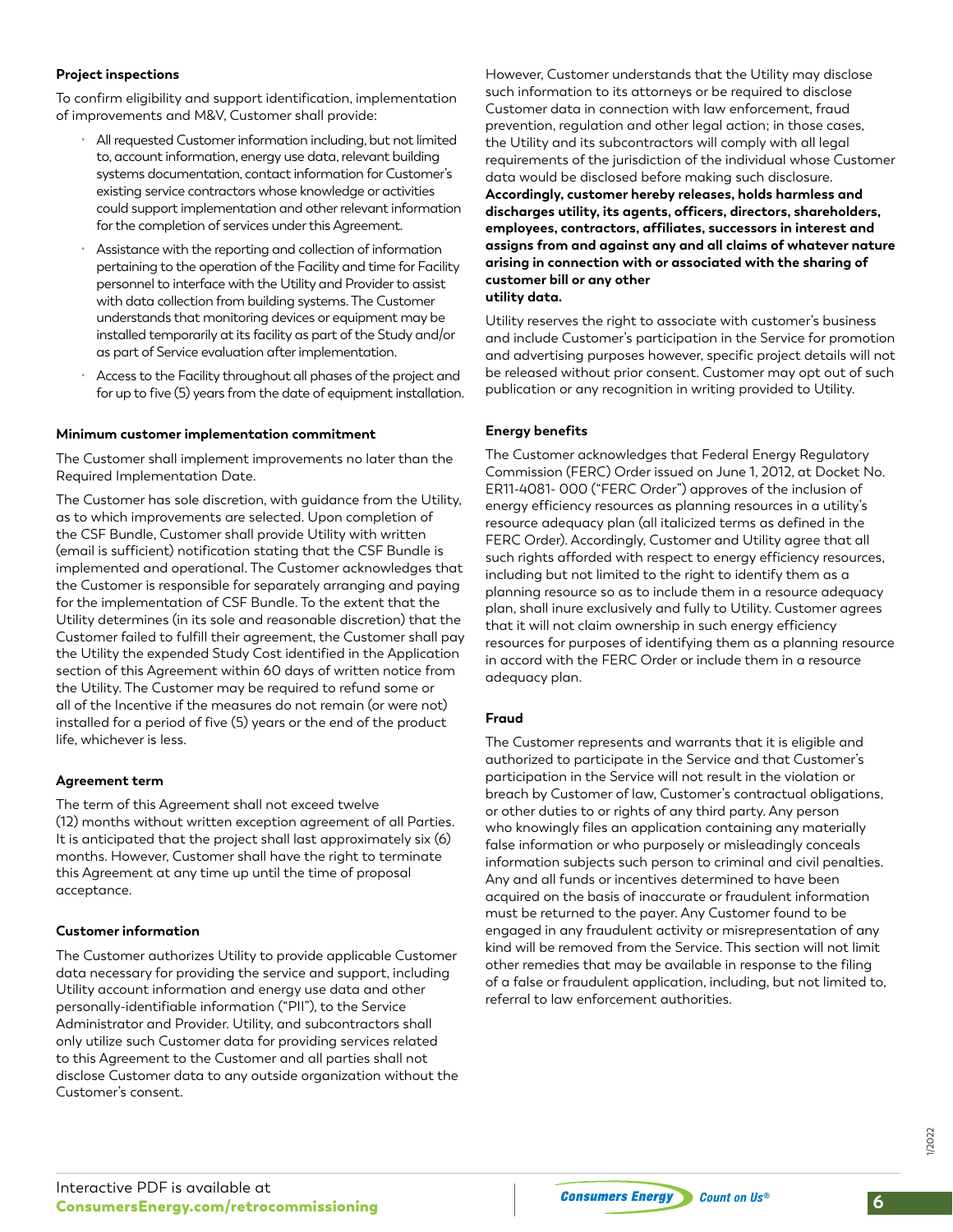#### **Disclaimer of warranties**

The Customer shall independently evaluate any information provided by Utility to estimate energy savings or costs and is solely responsible for any decision related to the improvements implemented. Responsibility for delivery and workmanship related to any equipment or services Customer procures exclusively rests with the contractor or retailer selected by Customer. Utility makes no warranties or representations of any kind, expressed or implied, nor assumes any legal liability with respect to the performance or effectiveness of any potential energy savings, accuracy, completeness, or usefulness of any data, information, method, product or process disclosed in this document, nor represents that its use will not infringe any privately owned rights, including, but not limited to, patents, trademarks, or copyrights, equipment installed, measures implemented and/or services rendered by any person or entity in connection with the Service. Utility disclaims all warranties, express or implied, to the maximum extent under law where statutory or otherwise, including without limitation any warranties of merchantability or fitness for a particular purpose. Additionally, Customer shall clearly identify any information which it deems confidential, and that the Retro-Commissioning Service will use its best efforts to maintain such confidentiality.

#### **Limitations of liability**

To the fullest extent allowed by law, Utility total liability, regardless of the number of claims, will be limited to the costs associated with providing the Incentive in accordance with this Agreement and Utility, Provider and their respective directors, employees and subcontractors shall not be liable to the Customer or any other party for any other obligation. Notwithstanding any other provision of this Agreement to the contrary, in no event will Utility, Provider and their respective directors, employees and subcontractors be liable hereunder to customer or any third party for any type of damages, whether indirect, special, incidental, consequential, exemplary, reliance or punitive (even if advised of the possibility of such damages), including, without limitation, loss of use or loss of profits, whether in contract, indemnity, warranty, strict liability or tort, including negligence of any kind.

#### **Indemnification**

Customer shall defend, protect, indemnify and hold harmless Utility, Provider and their respective board members, officers, employees, contractors and agents (collectively, the "Indemnified Parties") against all claims, losses, expenses, damages, demands, judgments, causes of action, suits, costs (including attorney's fees and expenses) and liability of every kind and character whatsoever ("Claims") arising out of or incident to, or related in any way to, directly or indirectly, participation in the Service or to this Agreement; provided however, that Customer is not required to indemnify and hold harmless any Indemnified Party against Claims adjudicated to have been caused by an Indemnified Party's sole negligence or intentional misconduct.

The Customer and Customer's Contractor shall defend, indemnify and hold Utility and its officers and directors, employees and representatives harmless from and against any and all claims, demands, causes of action, suits, including but not limited to injury, death or damage to property and other

litigation and related damages, losses and expenses, violation of any laws, or failure to maintain any licenses or permits, including but not limited to attorney's fees arising out of or resulting from the services performed or failed to be performed by the Customer and Customer's Contractor or anyone for whose acts they may be liable. The Customer and Customer's Contractor shall reimburse Utility and its subcontractors for all expenses, including but not limited to attorney's fees, paid or otherwise incurred to in interest, of and from any and all debts, demands, actions, causes of action, suits, accounts, covenants enforce the provisions of this paragraph if either Customer's or Customer's Contractor insurer refuses to so defend, indemnify or hold Utility and its subcontractors harmless as provided above. The Customer and Customer's Contractor hereby unconditionally and irrevocably releases and forever discharges, to the fullest extent permitted by applicable law, Utility and its subcontractors, its officers, directors, employees, agents, representatives, assigns, affiliates, parents, subsidiaries and successors, contracts, agreements, damages and any and all claims, demands and liabilities arising in relation to this Agreement or the work of Customer's contractor hereunder. In no event shall Utility and its subcontractors be liable to Customer or their contractor for any consequential, indirect, exemplary, special, incidental or punitive damages including, without limitation, lost profits, even if such damages are foreseeable or the damaged party has been advised of the possibility of such damages and regardless of whether any such damages are deemed to result from the failure or inadequacy of any exclusive or other remedy and, in no event shall Utility and its subcontractor's liability to Customer or their contractor exceed the total amount of payments made under this Agreement.

#### **Pre-Existing conditions**

The Customer will not hold the Retro-Commissioning Services, its representatives or Providers, responsible for any pre-existing problems at the facility, including, but not limited to, toxic or hazardous materials found at the facility, roof leaks, or other structural problems.

#### **Toxic materials**

Toxic materials removed, including but not limited to lamps and PCB ballasts, must be permanently taken out of service and disposed of in accordance with federal and state laws or regulation and local codes and ordinances. Customer is responsible for being aware of any applicable codes or ordinances. Information about hazardous waste disposal can be found at Epa.gov/wastes.

The Retro-Commissioning Team shall comply with all applicable federal, state and municipal laws, ordinances, codes, acts, statutes, rules, orders and regulations, which apply to its actions at the facility or to the project. Smart Building Provider shall ensure that all assessment and verification work is performed in compliance with reasonable safety and work practices and applicable federal, state and local laws, rules and regulations, including but not limited to, "Occupational Safety and Health Standards" promulgated by the U.S. Secretary of Labor and the Michigan Occupational Safety and Health Administration.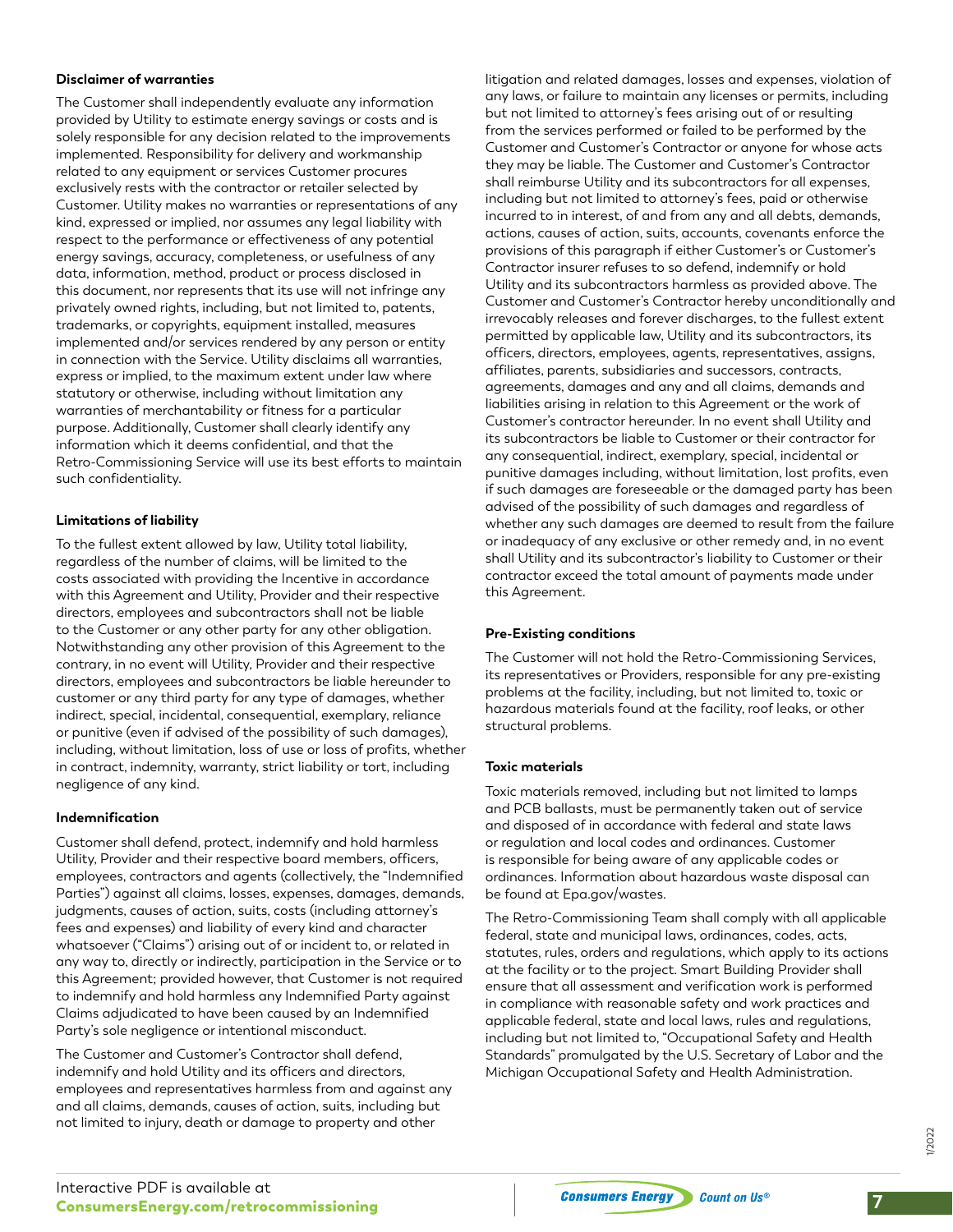#### **Tax liability**

The Customer acknowledges that receipt of any incentive pursuant to this Agreement may result in taxable income to the Customer, even if Customer does not directly receive a payment and that Customer is solely responsible for payment and reporting taxable income, if any, with respect to Customer's taxes. The Customer should consult his or her own tax advisor with respect to the tax treatment of Incentive provided pursuant to this Agreement. Nothing in this Agreement is intended to constitute tax advice and cannot be used for the purpose of avoiding penalties under the Internal Revenue Code.

#### **Governing law**

This Agreement shall be exclusively governed by and interpreted in accordance with the laws of the state where the Facility is located, excluding choice of law rules. Any litigation between the parties shall be prosecuted only in the state or federal courts of the state where the Facility is located.

#### **Entire agreement/modification**

This Agreement constitutes the entire understanding between the parties with respect to the subject matter hereof and supersedes all prior representations or understandings, whether written or oral. No amendment or waiver of any of the provisions of this Agreement will be effective unless it is in writing and signed by all parties.